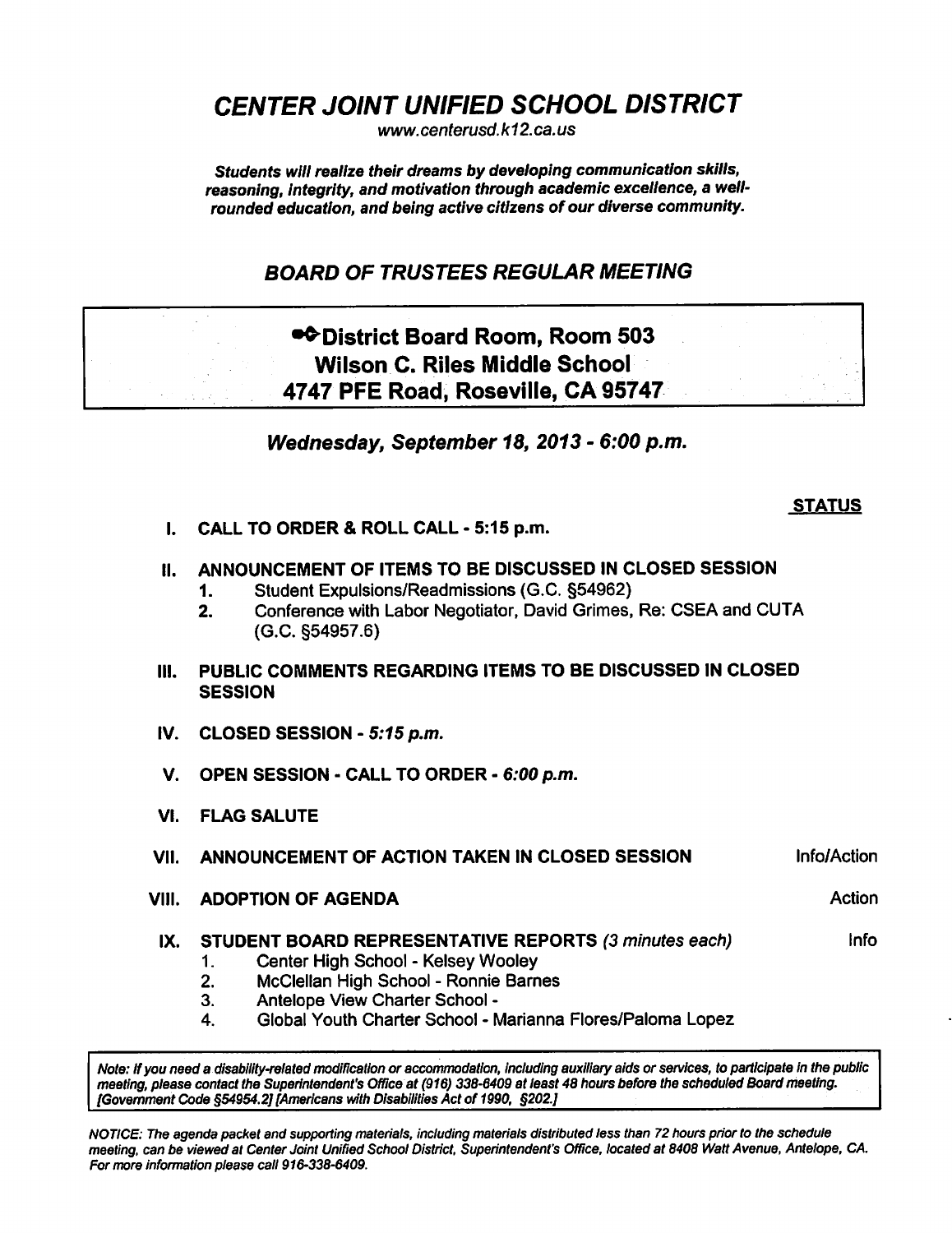| Х.               |     | <b>ORGANIZATION REPORTS (3 minutes each)</b>                                                                                                                                                                                                                                                                                                                                                                                                       | Info                      |  |
|------------------|-----|----------------------------------------------------------------------------------------------------------------------------------------------------------------------------------------------------------------------------------------------------------------------------------------------------------------------------------------------------------------------------------------------------------------------------------------------------|---------------------------|--|
|                  | 1.  | <b>CSEA - Cyndy Mitchell, President</b>                                                                                                                                                                                                                                                                                                                                                                                                            |                           |  |
|                  | 2.  | <b>CUTA - Heather Woods, President</b>                                                                                                                                                                                                                                                                                                                                                                                                             |                           |  |
| XI.              |     | REPORTS/PRESENTATIONS (8 minutes each)                                                                                                                                                                                                                                                                                                                                                                                                             | <b>Info</b>               |  |
| Student Serv.    | 1.  | <b>Williams Uniform Complaint Quarterly Reporting - David Grimes</b>                                                                                                                                                                                                                                                                                                                                                                               |                           |  |
| XII.             |     | <b>COMMENTS FROM THE AUDIENCE REGARDING ITEMS NOT ON</b><br><b>THE AGENDA</b>                                                                                                                                                                                                                                                                                                                                                                      | Public<br><b>Comments</b> |  |
|                  |     | Anyone may address the Board regarding any item that is within the Board's subject matter<br>jurisdiction. However, the Board may not discuss or take action on any item which is not on<br>this agenda except as authorized by Government Code Section 5495.2. A speaker shall be<br>limited to 3 minutes (Board Policy 9323). All public comments on items listed on this agenda<br>will be heard at the time the Board is discussing that item. | Invited                   |  |
| XIII.            |     | <b>BOARD / SUPERINTENDENT REPORTS (10 minutes)</b>                                                                                                                                                                                                                                                                                                                                                                                                 | <b>Info</b>               |  |
| XIV.             |     | Action<br><b>CONSENT AGENDA (5 minutes)</b><br>NOTE: The Board will be asked to approve all of the following items by a single vote, unless any<br>member of the Board asks that an item be removed from the consent agenda and considered and<br>discussed separately.                                                                                                                                                                            |                           |  |
| Governance       | 1.  | Approve Adoption of Minutes from August 21, 2013 Regular Meeting                                                                                                                                                                                                                                                                                                                                                                                   |                           |  |
| Personnel        | 2.  | <b>Approve Classified Personnel Transactions</b>                                                                                                                                                                                                                                                                                                                                                                                                   |                           |  |
|                  | 3.  | <b>Approve Certificated Personnel Transactions</b>                                                                                                                                                                                                                                                                                                                                                                                                 |                           |  |
| Spec. Ed.        | 4.  | Approve 2013/2014 Master Contracts:<br><b>Capitol Austism</b>                                                                                                                                                                                                                                                                                                                                                                                      |                           |  |
| ţ                | 5.  | Ratify 2013/2014 Individual Service Agreements:<br>2013/14-124<br>JabberGym (corrected)<br>2013/14-134<br><b>CTEC/Supported Life Institute</b><br>2013/14-135-146<br><b>American River Speech</b><br>2013/14-147<br><b>Guiding Hands</b><br>2013/14-148<br><b>Capitol Autism</b>                                                                                                                                                                   |                           |  |
| 1                | 6.  | Ratify Professional Services Agreement: Baby Steps Therapy                                                                                                                                                                                                                                                                                                                                                                                         |                           |  |
| Student Serv.    | 7.  | Ratify 2013/14 Facility Staffing Agreement with Maxim Healthcare Services                                                                                                                                                                                                                                                                                                                                                                          |                           |  |
|                  | 8.  | Approve Donation: 3M Overhead Projector from AYSO Region 884, Regional<br><b>Commissioner Travis Tucker</b>                                                                                                                                                                                                                                                                                                                                        |                           |  |
| Curr & Instr     | 9.  | Approve Professional Services Agreement: Running School                                                                                                                                                                                                                                                                                                                                                                                            |                           |  |
|                  | 10. | Approve Field Trip: CHS Media Communications Students to San Francisco Bay<br>Area                                                                                                                                                                                                                                                                                                                                                                 |                           |  |
| ł                | 11. | Approve 2013/14 PCOE California Common Core State Standards Professional<br><b>Development Proposal</b>                                                                                                                                                                                                                                                                                                                                            |                           |  |
|                  | 12. | Approve 2013/14 SCOE Common Core State Standards Training at Center High<br>School                                                                                                                                                                                                                                                                                                                                                                 |                           |  |
|                  | 13. | Approve Common Core State Standards Spending Plan                                                                                                                                                                                                                                                                                                                                                                                                  |                           |  |
| Facilities & Op. | 14. | Approve Renewal Agreement for Police Services Between Twin Rivers Unified<br><b>School District and Center Joint Unified School District</b>                                                                                                                                                                                                                                                                                                       |                           |  |
| 1                | 15. | Approve Agreement for Maintenance/License Agreement with Discovery<br>Education, Inc. For All Sites (excluding charters)                                                                                                                                                                                                                                                                                                                           |                           |  |
| I                | 16. | Approve Resolution #3/2013-14: Authorization to Increase Contract (Project #13-<br>08) Amount Without Bid Due to Unforseen Circumstances                                                                                                                                                                                                                                                                                                           |                           |  |
| <b>Business</b>  | 17. | Approve Payroll Orders: July 2013 - August 2013                                                                                                                                                                                                                                                                                                                                                                                                    |                           |  |
|                  | 18. | Approve Supplemental Agenda (Vendor Warrants): August 2013                                                                                                                                                                                                                                                                                                                                                                                         |                           |  |